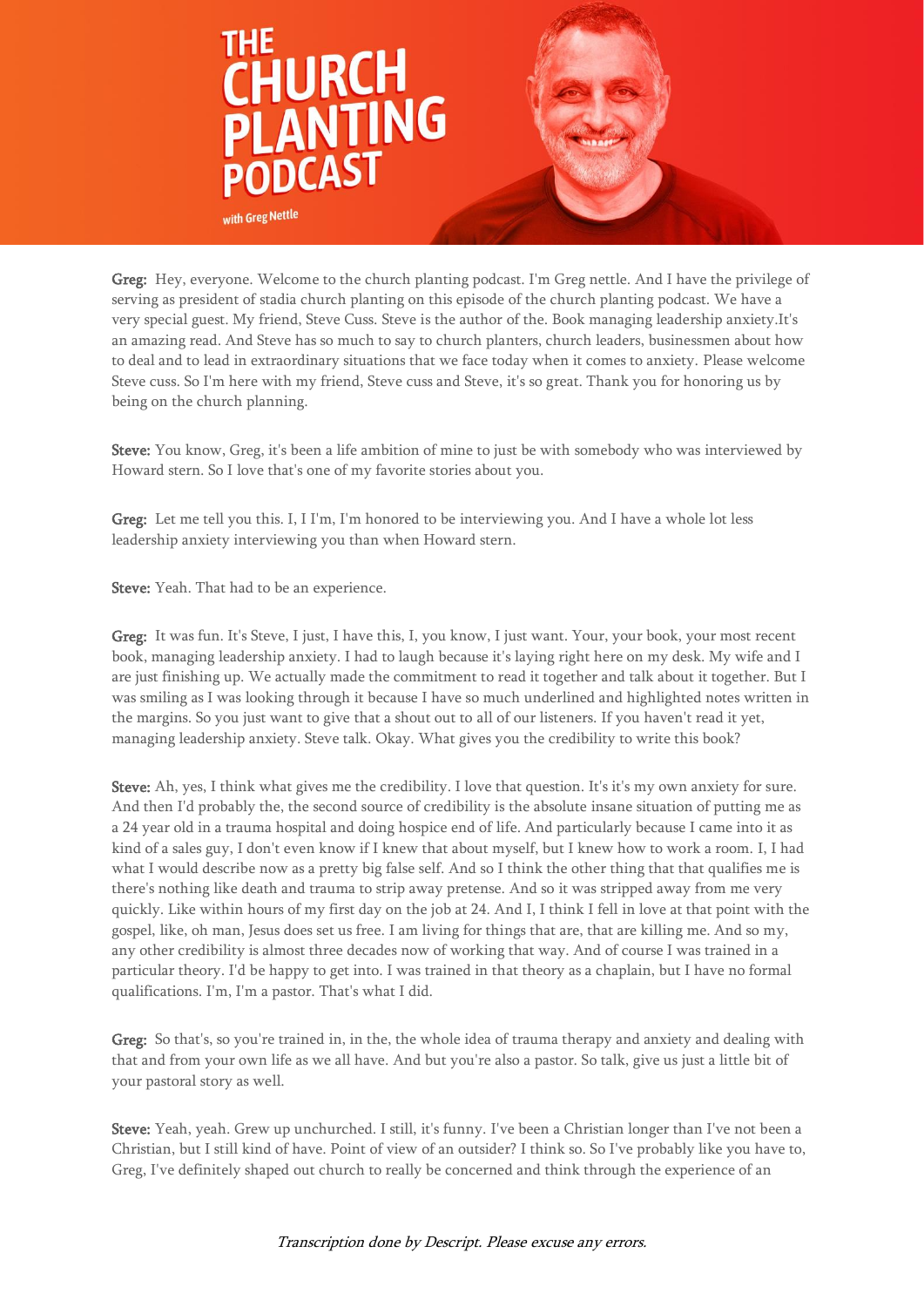

unchurched person. Cause that's my family. I'll be going home in June and it'll be my sister and I will be the only family members who are believers and I'll catch up with my parents [Steve] and cousins and have a great time. But they all think what we believe is nuts. So my pastoral experience is definitely formed by people like Tim Keller and Owen McManus, even though they're obviously wildly different people, but their passion to really help the unchurched person encounter God.That's my passion

Greg: ok, so you're a senior youre a senior pastor.

Steve: I was till Christmas, I stepped down at Christmas. So I now have a, I now work for a senior. I'm parttime at my church and then what we're doing here together as my full-time role now.

Greg: So talk a little bit about your, your role as senior pastor, just because we've got so many church planters and church leaders listening.

Steve: I think the challenge of senior posturing, I mean, we could take this to any number of ways. I think one of the top challenges is the number of hats we wear. It's fascinating. My wife's a trauma therapist and she's not allowed ethically by the state of Colorado to counsel friends. She won't generally counsel anyone in our church because she already has the pastor's hat or the pastor's wife hat. And yet pastors, we don't have that luxury. We, we always have multiple hats. So I think that's a huge challenge for pastors. Cause are your friends, your friends, or are they criticizing your job? Like you're the only friend that they talk about their job. And then in the same way, when you knock on your friend's door, are you going over to hang out or are you recruiting them or asking them for a donation? Like it's just complex. I personally think posturing and lead posturing is one of the most complicated vocations.

Greg: There's just so much, I'm so excited to unpack with you in this episode. But I was thinking about let's, let's go down this idea because it is really challenging because one, you know, as, as I served as senior pastor for 25 years of river, One of the things that was so challenging was that I knew so much about so many people within the church and that created some really strange dynamics, Steve, in our relationships. And just simple fact of when we talk about anxiety, Hey it. Okay. What is going on in your life now? And how much do I bring it up and follow up and so forth?

Steve: Yeah, that's right. Yeah. Yeah. My field is chronic anxiety. Which is a particular kind of anxiety that's generated by assumptions primarily. And then the second thing that generates chronic anxiety is false belief. So for example, when people come to meet me, maybe they visit my church for the first time. They know me as pastors before they know me as space, which is to say they have all these assumptions that they put on me and chronic anxiety out of all the different anxieties. That's the only anxiety disorder. And so I catch your assumption about me. So if you think I should, I don't know, preach ML Greek, for example, and an assumption I have about myself or a belief I have about myself is maybe I, I think I should please people then your assumption and my assumption kind of marry, in this unholy alliance and formed this massive anxiety. And then as a posture, I'm scarring around trying to keep everyone happy. That'd be one..

Greg: Or the general comment of, you know, I'm looking for deeper teaching, more in the word, right?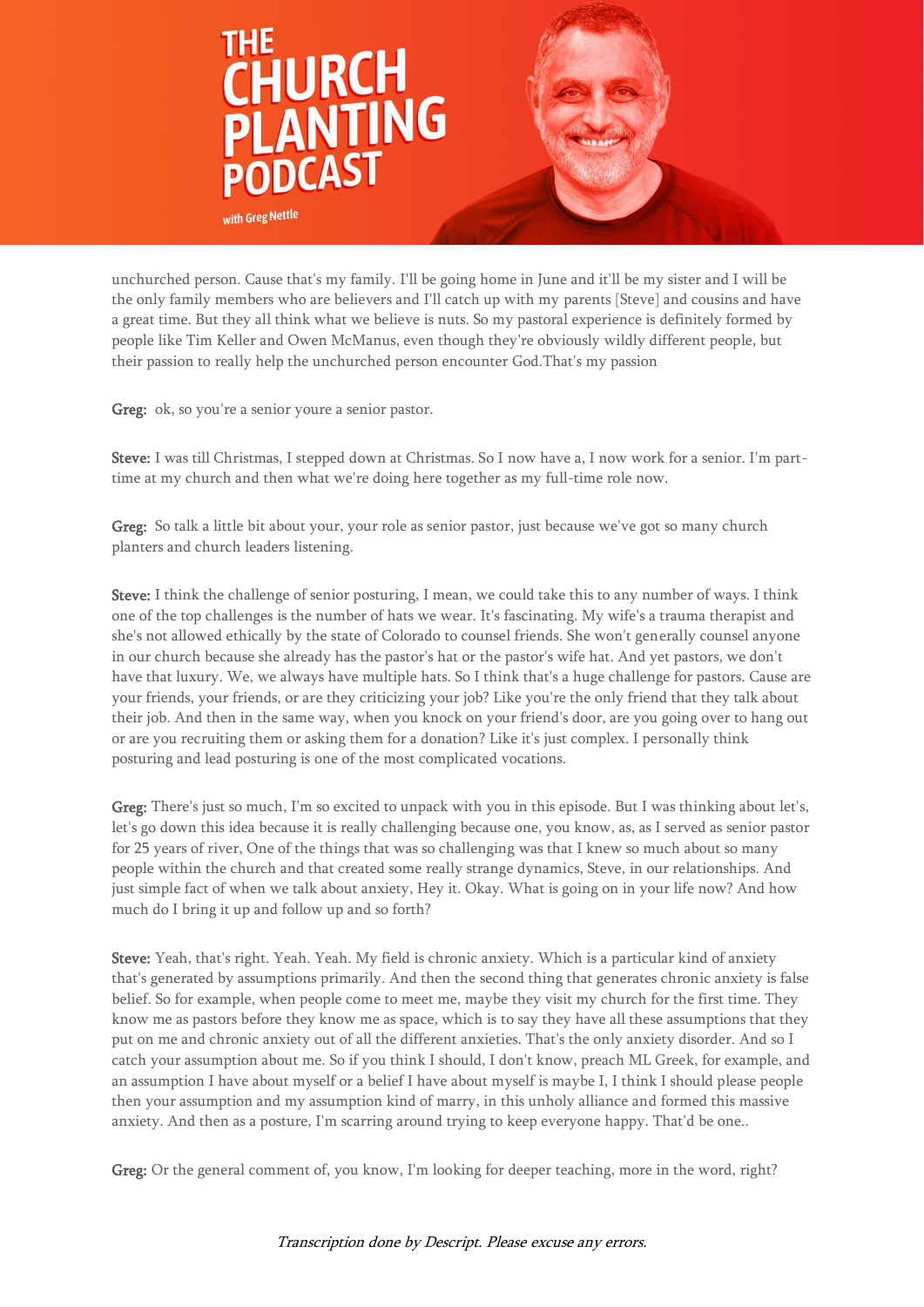

Steve: I'm not being fed

Greg: Right. As pastors we're going, because we're wrestling with the word constantly in our sermon prep. And then people say something like that. Usually not even well-meaning. But it feeds an insecurity and anxiety in us, right.

Steve: That's right. That's right. Well, and what ha what, what is most common in generating? Anxiety is somebody makes a generalization and we make a specific interpretation from it. So, yeah. So, Hey, I'm not being fed. I, Greg, I don't know what the language for crime it is, but I'm an Aussie. What the hell does that mean? What does it yourself? What does it mean? But I make meaning. Because chronic anxiety is built on false belief. And so the meaning I make as well, then I must blank. And certainly will no longer be true to myself of what God's called me to do. And for pastorss, particularly, you know, most of us have strong people skills and, and the shadow side of that is this people pleasing. So one of the things I do early with pastorss is I coach them. Okay. What are your gifts from. Your chronic anxiety is almost always the shadow side of that gift. So if you're very pastorally aware, that's a gift, but you'll need to please people is your anxiety. And so this there's five broad categories. We can go into it, but, but we all kind of live for something. And when we don't. We then get very anxious clinically.

Greg: So let me, let me just, I just cause our specific audience, you know there are a couple really chronic anxieties that I think we as church planters, as church leaders, Really live with that are really unhealthy, that I would really hope we can get some, you know, some thoughts on today. One is just the, in the area of finances. Can you talk about some of the assumptions or false beliefs we make? I mean, th with church planners, you know, it's just constant, this, are we going to make it, or we're going to shut the doors. And, but quite frankly, as a mega church, pastor, you feel the same way. And it's kind of this chronic as a leader of Stadia. I still deal with it. Right. Talk about that a little bit.

Steve: Ah, that's a big one. Finances is a big one because it's what you're looking to try to figure out is what meaning am I making out of the lack? I don't want to open too many doors for as Greg in a quick interview, but there are 31 universal sources of anxiety and one of them is scary. So anytime you're in a scarcity situation and whether you're talking about global poverty or even just a simple church planter, trying to pay the bills, if you are in scarcity. And then a second generator is ambiguity. Anytime you're in ambiguity. And then a third generator is when, when somebody has to do something and it has to be you. So put those three together and you've got financial pressure for a church. And so what do we do about it? I mean, cause, cause it's kind of something that people live with. I mean, do we just learned to live with it? I think what you have to do, I do, you do have to learn to live with it. I think what's helpful for me is, is, is if anxiety is generated by assumptions than assumptions that are keeping us trapped. So we are afraid of what happens if, but almost always what happens if is not actually as disastrous as our anxiety is telling you. For example, just to get to the, what we would believe is the worst case scenario. The church closes. That's actually not as disaster. I mean, it's bad. I'm not meaning to minimize that, but it's not in fact, the end of the world. And it's also not a reflection on your skill as a pastor in Colorado, where I live there was about a five-year period was 16 church plants closed in our area. And I, I remember cause we were a church plant. We came close to closing in 2011. By that time we were 12 year old church. We were still struggling. And I remember thinking, like I knew I have a friends with some of the churches that closed the doors and I'm like, these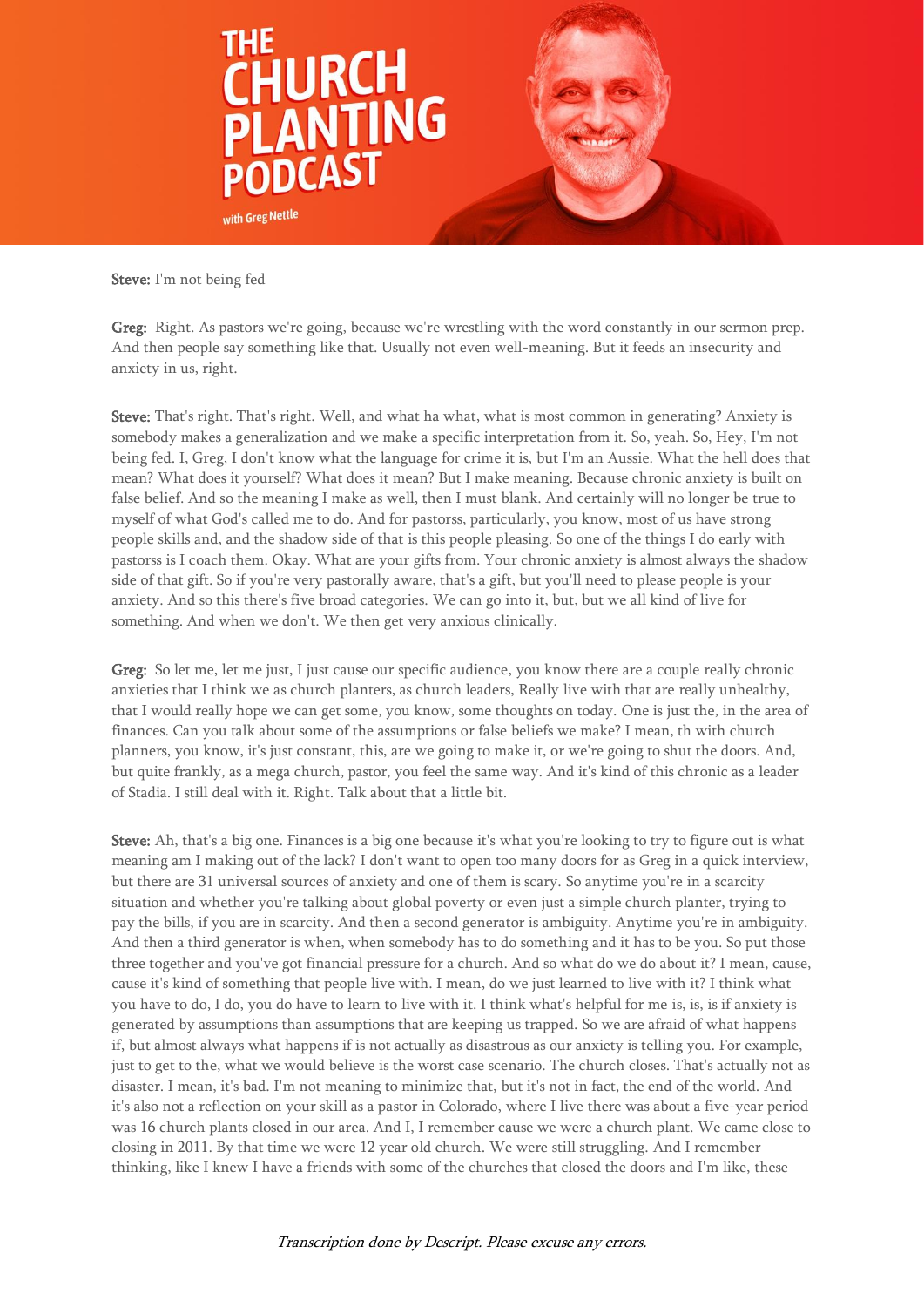

are people that work hard. They're sharp. They love God, if that's not enough, what, but, but that's just the way it goes sometimes. So I do think you have to get [Steve] to the other side of your assumptions about money and then you, I mean, I don't mean to be crass, but you do have to live by faith. You have to say, this is God's. I'm doing the best I can. And then just, we could go any way with this, Greg, but it is somewhat of a saturated market. I mean, how difficult is it to get the attention of a pastor at a bigger church and get your project under their nose? Because you notice you get hit up all the time for causes you love so tough all the way around.

Greg: Yeah. And so one of the things that's helped me a little bit in dealing, you know, because of our life experience. Now, Steve, where we're at in life is just simply, I, I regularly tell myself when I was at Rivertrail, I would say, Hey, number one, this is the bride of Christ. It's God's, it's God's bride.

## Steve: Right?

Greg: And God loves this bride as much as I love this bride, God loves this bride way more than I do. And I have to trust him. With this bride. Right. And so that takes some of the weight off, I guess, of anxiety, just to work with stadia church planting, man, God loves what stadia does. I know that with all my heart, because he loves lost people. He loves the next generation. And that helps me go to sleep at night because you know what, he loves this organization way more than Greg nettle does as much as I love Stadia it's it's his to ultimately all work hard, but it's all, ultimately he's the one that's going to provide or not provide.

Steve: Well, one of the detangling anxiety questions we have people ask is what is mine to carry? What is God's to carry and what is this to carry just, and I'll even have people in a general, just make three columns. Mine. God's.

Greg: Okay, let's go. So let's talk about that. What's okay. Let's deal with the issue of finances. Yeah. Okay. Let's let's just unpack those three questions a little bit.

Steve: Yeah. So let's talk about you and stadia. What's yours to carry your relaxing into God's. Providence is what you're describing as I hear you, but that doesn't mean you're lazy. You're still calling people. You're still putting the mission out there. So it's just you. You've what you're doing is you're figuring out a Greg. Responsibility and you're carrying that, but what happens is anxiety wants us to carry more than God wants us to carry. And so we end up worrying about God's job. We end up getting into the head of the person we asked money from, for example, and we it's few times there's, there's no benefit to me worrying about a donor. It doesn't gain anything. So just that simple clarity. Okay, Lord, what have you called me to carry? What are you. And I don't know if this helps Greg, but I blame God a lot from my lot in life. It's very helpful. I, the old Testament, prophet Jeremiah is who I learned it from, but Jeremiah is like, used to juice me into this. Like Jeremiah actually says, God used to use to me to be a prophet. I think you tricked me. And I'll often say to the Lord, look, if you wanted someone smarter who knew what they were doing, you should've got them in this. It's your fault. But here. And as long as I'm, I'm faithfully serving, I'm going to do the best I can and you'll do the, okay.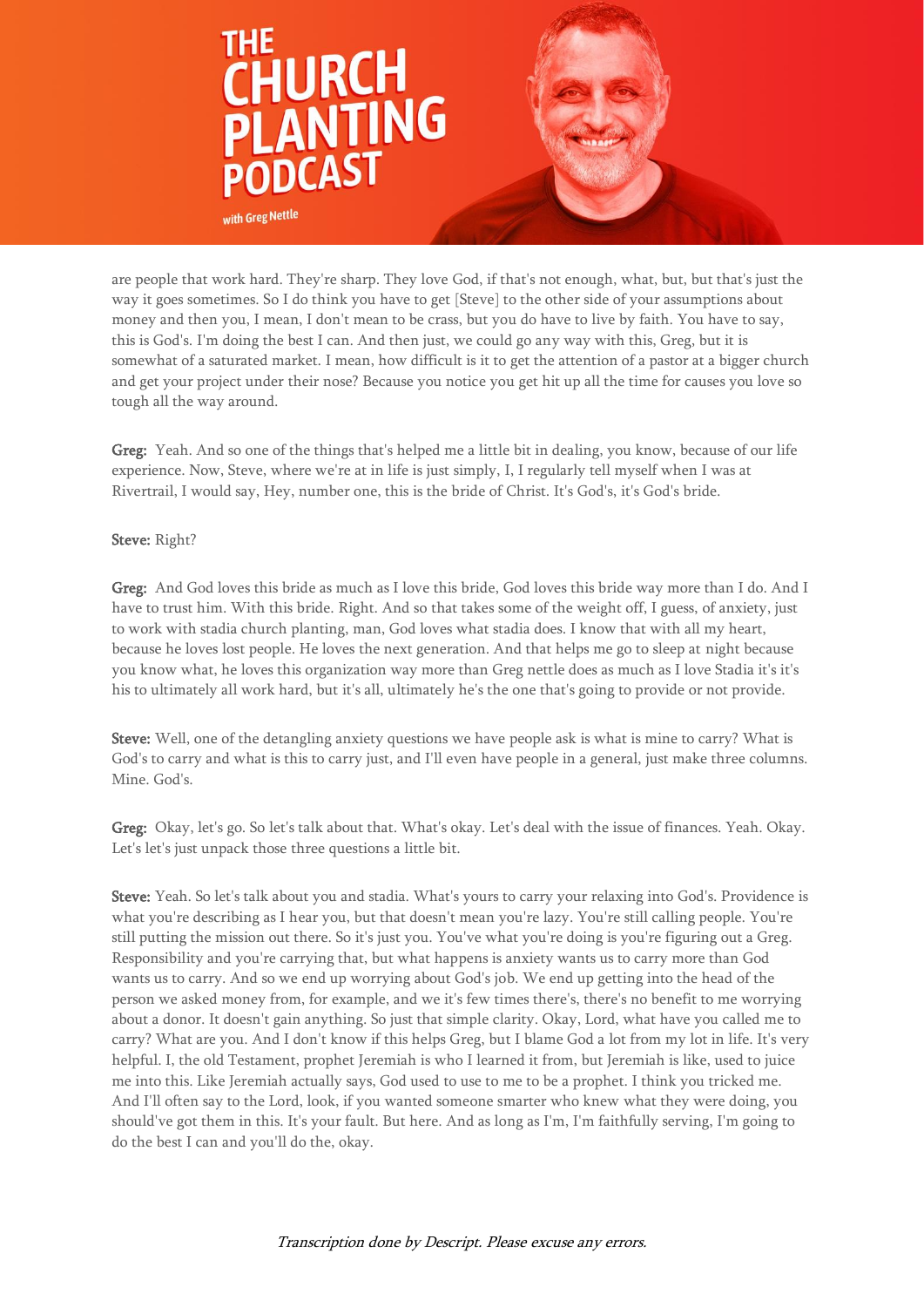

Greg: So part of it then in that middle column is our, our view and understanding of God, right? As a providing parent who does want what's best and knows what's best. Talk about that third category though. The "Their's" category.

Steve: Well, I think we've all been frustrated at having a meeting with a donor that doesn't follow through. Right? Like they, they're all excited at the lunch and you really think they're going to give money and then nothing. You then cross into their brain. You start trying to think your way into them, writing you a check for example, and it's a waste of time. You better to pick up the phone and have a Frank conversation with them or let it go. But I think what's going on Greg is, is what I noticed in all the different ministries I've done. And I've had some pretty intense ministries. The lead pastor role was the hardest by far. And I think it's because it was the most. I, everything I did as a lead pastor, I took extremely personally, which I think is why I took criticism. So personally, if you criticize, it's kind of like someone talking about your dad, it's like, you don't, you don't talk about my dad. I get angry. It's, that's how it was with the church. And I love what you're saying. Cause I really did forget that it's God's church. Like they're slapping God. But my preaching, my leadership, all of that, my ability to raise money and build a build. I mean, it took us four capital campaigns to get from portable to dirt, to freaking civil engineering. No one told me that civil engineering is a million dollar day and then to building a building.

Greg: So one of the things we've done that, that I love Justin Moxley one of our team members actually started this at stadia and it has been so helpful. We celebrate the ask. Okay. So for instance, if I'm making let's just say a a hundred thousand dollars ask of someone we're not, we're not celebrating. If I say that let's say on a zoom call with our staff or in a staff meeting, I'll just say, Hey, I made an ask. I don't know if soand-so is going to give that or not, or invest that Justin will stop us and they'll say, Your risk, you did your responsibility. God's going to do his deal. And we're going to celebrate the fact that you were faithful and it's in God's hands. Now it's up to them, but we can't celebrate, you know, our we've done our part. We celebrate that.

Steve: I really liked that. The other thing I really like about that is I, I think we expect ourselves to be experts with something we've never done before. Yeah. So I had to learn how to raise money. I had to learn how to lead a building campaign, but I expected myself to actually already know how to do something I'd never done. And, and I think that that kind of opens up another channel for pastors. I think there's more freedom and, and getting it over with, with your congregation as early as possible to let them know that you're a student. Yes, good. Especially young church planters. And what it'll do is it'll track some of the best people and some of the worst people, it will attract. When you're vulnerable, you'll attract amazing people who will help you. And you'll attract bullies who are trying to tell you what to do, but if you know that going in, you can figure them out much quicker. So I actually used vulnerability as a kind of a. Of what kind of person.

Greg: Okay. Let's, let's go down that path a little bit. So you're being very transparent and I've been with you before and right away, your vulnerability transfers into allowing me to be vulnerable and trust with you. Right. But let's talk to church leaders. How vulnerable should you be? I mean, talk about anxiety.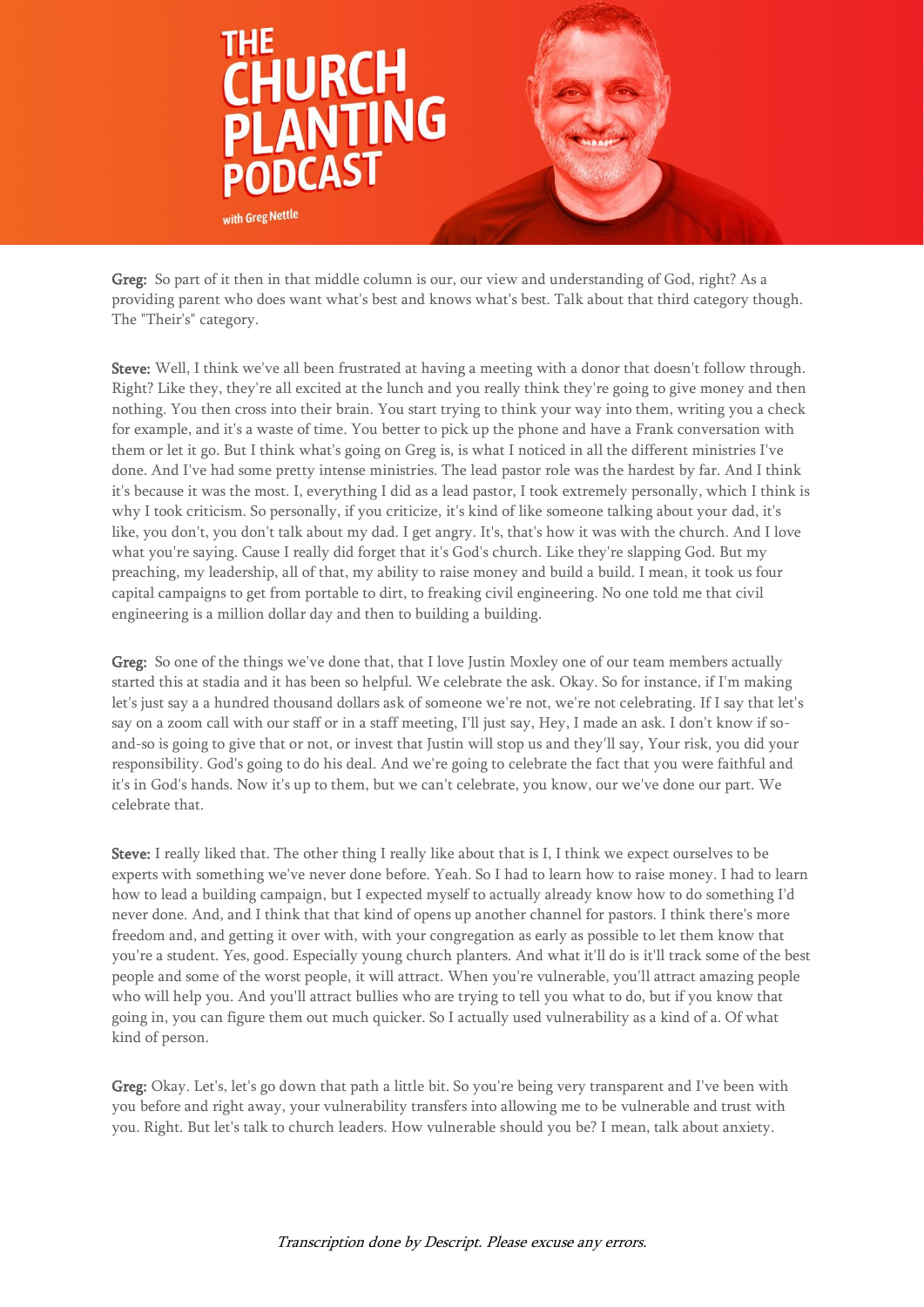

Steve: Yep. I think my, my standards for pastors is, is I don't think we are the example. I just think we're responsible. I think the problem is, I think we tend to feel like we should be the example of a, of a pastors or, but really we're just responsible to make the decision. And so I think that frees you up to be an exactly human sized pastors. So to me, that looks like I, I let the church know when I made mistakes. I'll just tell the whole church. So, so in our first building. We wasted six figures, like a hundred thousand dollars in redesign. And I just told the church and it was something like this. I'm like, Hey, listen, here's what's going on. And it wasn't all our fault. Our city messed us around and [Steve] we didn't know better, but it also helped them to hear, look, I'm one of our biggest donors at this church. And so I've also wasted my money. Like if it's not just yours and your average church member will say, you know what? Fair enough. He's he's a decent guy. He surrounded himself with smart. And then your bullies will wheel that against you. And they'll mock you with it, although bad mouth, you and church plants absolutely attract both. They attract the best and the worst in the kingdom of. And I think the sooner a church planner can figure out who's who the healthier the church planter can be. Cause if you're not careful, you will chase those toxic people and try to win them over.

Greg: You know Steve it's it's I was kind of laughing when you said that you wasted six figures on design and stuff then because I had the absolute same experience at Rivertree it was awful. We flew in a company from California out here to Ohio. They did this big charrette and this. And then we never built it. I mean, we, we just, it wasn't what God was calling us to, but I had to do the same thing, stand in front of the church and say, Hey, listen, here's the deal. You know, messed up. But we believe this is where God's got us heading and not down this \$30 million, whatever build out that it was going to be. Thank God we didn't do that before the crash actually happened. But the point is we need to talk about our mistakes. We need to own them. Right. And that brings liberation and freedom. And certainly some criticism as well. Let me go, let me go here now. We're coming out of the pandemic. And there's, there's so much anxiety out there now with, with church leaders, are the people coming back? What would we be able to survive this? What do we do now? What, what are you seeing, you know, as a result of the pandemic, any tips there to help us as, as church leaders in this area.

Steve: Yeah, I love that question. I think the most important thing that a pastor can do is grow in your awareness of yourself. Take care of yourself. And here's the problem, Greg, is that sounds selfish. This is the lesson I learned as a chaplain. I would walk into a room where somebody is dying or just died, or I have to give them the worst news they've ever heard in their life. No one calls the chaplain to watch Seinfeld reruns. Like it's always the worst. And if I'm not aware of what's going on inside of me. I'm going to infect that situation with my well-meaning anxiety. For example, maybe I'm feeling the pressure to say just the right thing, and I'm no longer able to see what's required because I'm busy trying to manage my anxiety. So what I've noticed in the pandemic is it, it is a bit like trauma chaplaincy had just put us all into some kind of a trauma situation. And th the theory that I teach systems theory it's very simple. It says that that what people normally do is if you're anxious, I feel like I must calm you down so I can be okay. That would be normal human behavior. If you're anxious, I have to calm you down. So if your toddler has a meltdown in the supermarket, I'm anxiously trying to calm you down. System theory says the opposite. It says when you're anxious, I'm going to calm myself down. So you can, it's exactly the opposite. So the more anxious you get the calmer, I'm going to end. It's work. It's work. When I'm dealing with a critic, they want me to fight because they need my anger. They feeding off my anxiety. It's like fuel in their fire, but if I calm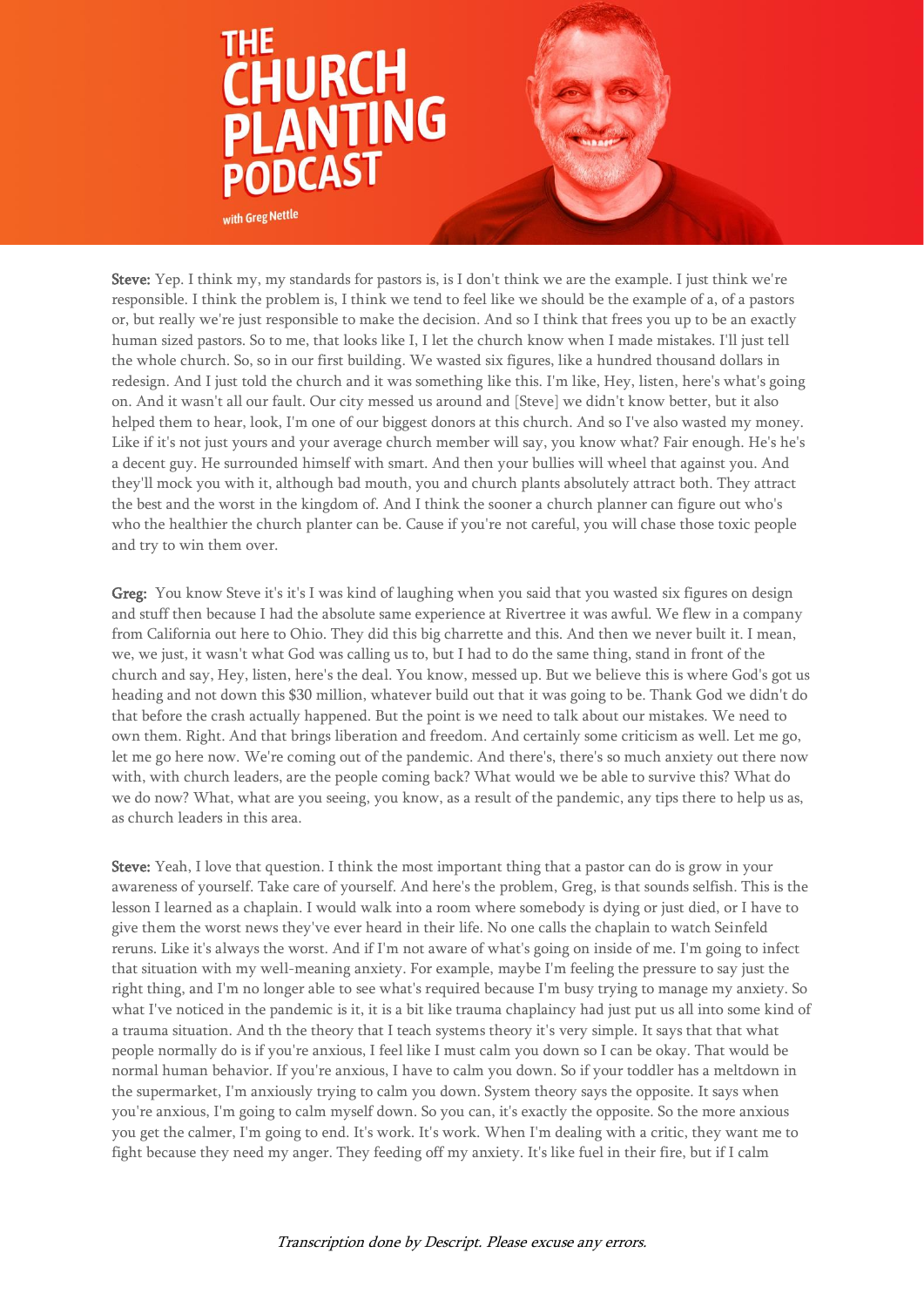

myself down and stay connected to them, it forces them to either bully me, which some of my critics too, or calm down and actually connect as a human. So I think that's the number one tool.

Greg: I'm just, I'm sitting here thinking about that. I have a situation right now th that I've been wrestling through, and honestly, I've been holding off in kind of arrest, dealing with the situation because I'm not ready to be calm in this situation. I'll just feed the, the attacker. Right.

Steve: That's right. Cause chronic anxiety is contagious. So reactivity grows and grows.

Greg: so in that situation, Steve, is it better for us to just own that and say, Hey, look, you know what, I can't deal with this in a healthy way right now, but give me 24 hours or give me a week. Is that inappropriate thing to do

Steve: absolutely typically for a healthy person telling them you're anxious will lower their anxiety. Typically, if you were to say, Hey, I really want to work on this with you, but I need time to calm down. And then I'm looking forward to getting. Your average, healthy person will say, oh, you know what, Greg, I'm glad you said it. Cause I'm not ready either. And then you'll unhealthy person will say, well, no, we need they'll quote Jesus. You know, don't let the sun go down on your anger. But typically reactivity is contagious. And so it does take sometimes like I've had staff members when I've had to come in and meet with them. I remember one guy telling me he's like, I knew there was an issue and every day you waited a got worse for me. Cause I knew you were calming yourself. Well better that, I mean, I hate that he felt bad, but better that than us going in heated. Because chronic anxiety puts you in a false reality, you can no longer hear what the other person's saying, because you're listening to defend instead of listening to learn. So as simple tool, Greg, let's, let's take I to ask you what your situation is, but what you're doing is you're trying to figure out the dynamic between you and the other person, and you actually map it out like a chest. So you would say, okay, I did this and then he did this, and then I did this. You actually mapping out the mus and that'll get you on top of the situation. And then what I typically do is I invite the other person to look at that dynamic with me, but I'm always confessing. I'm never accusing. So when I meet, let's say you and I had a beat break. If I came, I would say, Hey, Greg, I don't like how I was the last time we talked. I don't feel good about how I came across. What was it like for you? How did you experience me? And I would give you all the power first and you'd say, Steve, like you are combative, you were defensive. And then I'd be like, okay, that's what I, I noticed that. And I'm really sorry. I couldn't manage it in the moment, but I also struggled like yous. It felt to me that you had a lot of heat. What was that like for you? And I'm asking you, how did you experience. And now you'll ready to hear how I experienced you, but when not fighting, we have joined forces against the dynamic between us.

Greg: Okay. Let's let's, let's just give this real life 'cause you know, this is how it happens in, in, in every day, the church planners meeting with their management team, the church leaders meeting with their board of elders or whatever governance body they they have. And there's already an anxiety level because they're going in and there's something going on in the church that you know, that whatever governing board is, is not happy or there's one person that's not happy about that. How would you prepare yourself before you walk into that?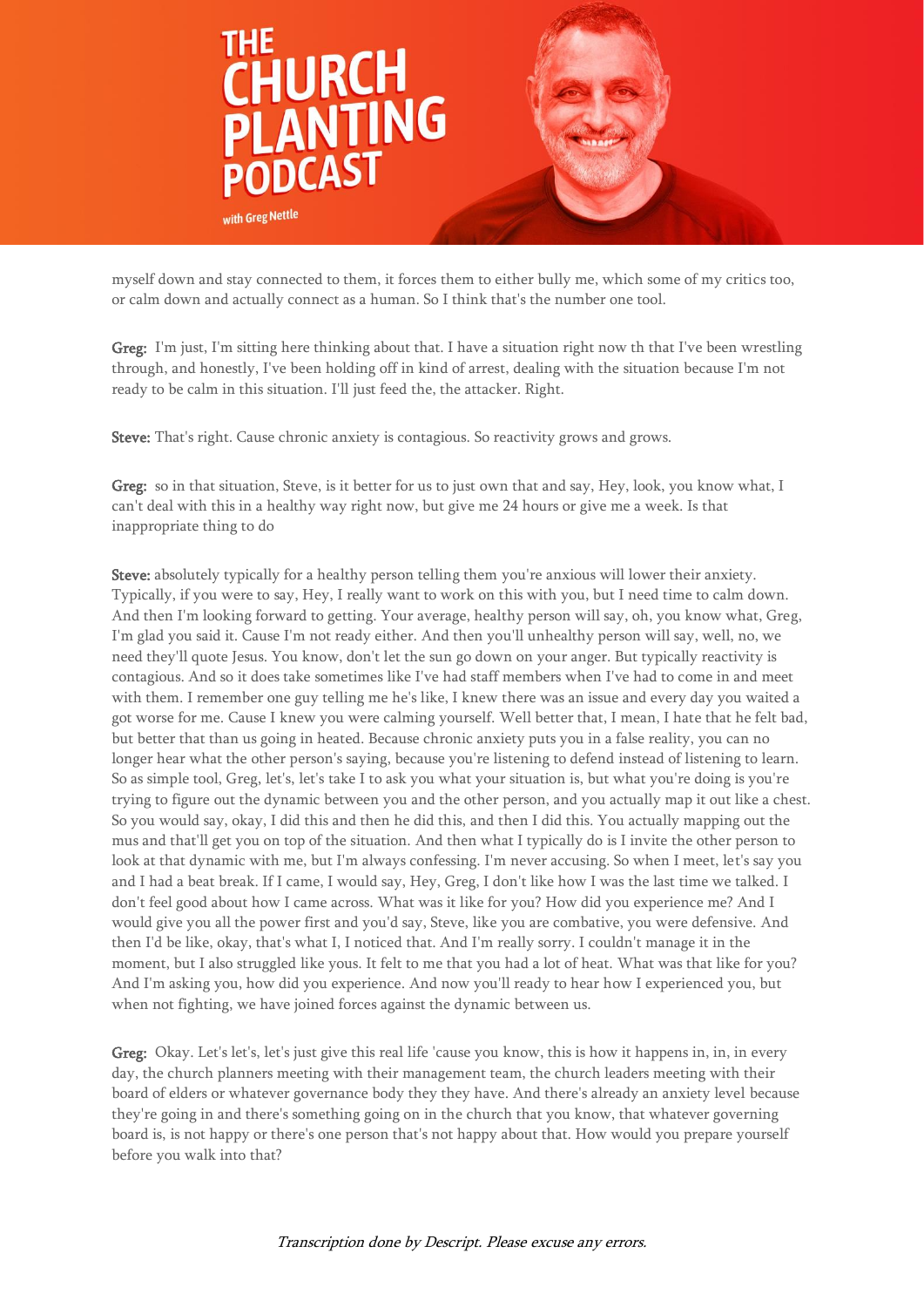

Steve: Yeah, I do two things. The first thing I do as much, like what you said with money and stadia as I, say okay Lord you're with me. I'm not alone. It's not all on my shoulders, but also you're with these men and women in this room, these good people who probably drove from work. And I just started to get their church brain on, like, it's not their fault that they haven't thought about it much, you know? But also Lord, you're already at work in that meeting. So when I walk into that room, I'm actually entering a space where you are work. And then the other thing I do is that, that rule number one, what's going on in me. Okay. Here's something about me. When somebody asks me a question about something, I don't know the answer to, I feel stupid. That's not their fault. That's me. So next time, somebody kind of catches me blindside rather than react and defend. I'm going to say, oh, wait a minute. I'm feeling stupid right now. I can manage. And I can invite them. So the most powerful tool against anxiety is curiosity.

## Greg: Yeah. Unpack that for us

Steve: curiosity. So I'm curious, why do I feel stupid? What is it what's wrong that these people ask these random questions? Why is it that when they blindside me, cause the youth minister has a hole in the wall and I'm somehow in trouble that the meaning I'm making out of that. So, so there's that, but then there's curiosity for the person asking the question. I think we've all had a board where that one board member asks open critical questions that don't really go anywhere. But everyone catches that anxiety because anxiety is contagious. So the most anxious person in the room has the most power. Oftentimes it's the cynical board member chipping away at you. That's turning the whole board. So I try to out that person as quick as possible,

## Greg: How do you do that?

Steve: I tend to name it. I name the dynamic, like, okay, what's going on? Here's what goes on is I, I feel like I'm carrying the way to the church. I show up, you guys start thinking about it. And then Jim, like, you start chipping away asking these questions, but honestly, Jim, I don't think you would be able to do it, right? Like, could you cause like, it's easy to ask the question. It's hard to build something. Sometimes there'll be that aggressive. Typically I would have had that conversation, I'll say.

Greg: Yeah, yeah, yeah, yeah. I'm, I'm just thinking about, you know, it, anytime we walk into a room, you, you had mentioned the person who's the most anxious is really controlling the room in meetings that where I respect leaders the most are when, you know, you have a great leader in the room and they are staying, they are managing their anxiety. And as a result, it's almost like the room's conflicted on who should we side with, but in my experience, ultimately, if you have a good board or you're in a good team meeting, then, if you can keep yours down, you're going to gain so much respect and so much leadership credibility rather than going on the offensive and attacking. Not that you don't have to say some hard things sometimes. Right. But,

Steve: but even when you say those hard things, it's for the sake of the other person, it's not a reactive response. It's it's still saying, listen, this is not good for our board. That I spend all this time on the back foot. While you guys ask these open-ended questions, this is not helpful.